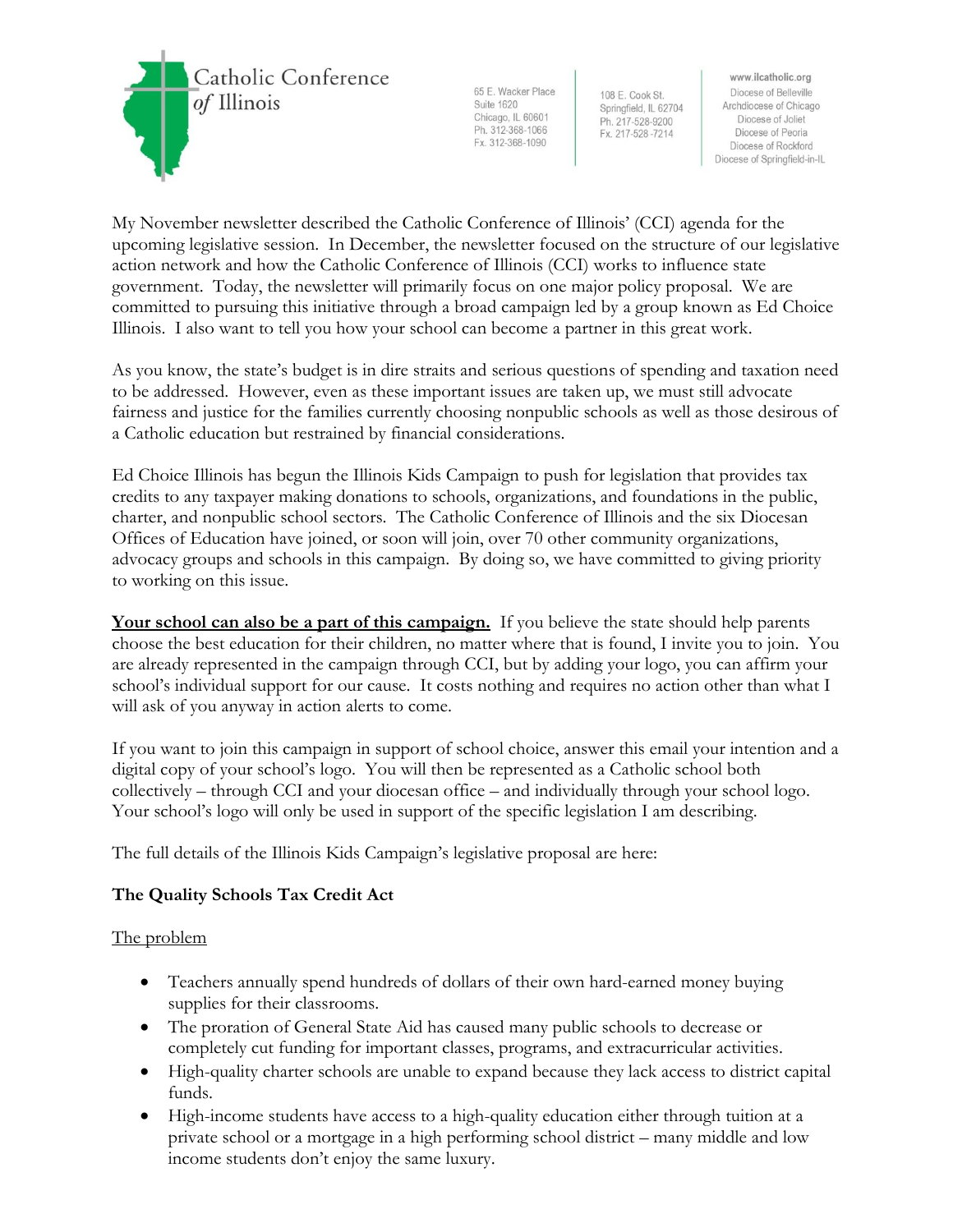#### The solution

- Provide public, charter, and private school teachers with a personal income tax credit for out-of-pocket purchases of classroom supplies.
- Allow corporations and individuals to receive a tax credit for donations to schools, organizations, and foundations in the public, charter, and private school sectors.

### The details

- Up to \$250 nonrefundable teacher tax credit for the purchase of classroom supplies.
- Dollar-for-dollar state income tax credit up to 75 percent of an individual or corporation's tax liability based on the previous year's tax filing if they donate to:
	- o Public or charter schools for education technology, music, arts, and sports programs;
	- District, public school, or charter school foundations;
	- Non-profit organizations that provide education-related supplemental services to public or charter schools;
	- Charter schools to pay for expansion costs; or
	- **Scholarship granting organizations that provide scholarships to low and middleincome students to attend private schools, with assurances that a majority of scholarships will be given to low-income students and students attending persistently low-performing or overcrowded schools.**
- The tax credits are capped at \$200 million split evenly between the public and charter sectors and the nonpublic education sector.

I hope that the details of this proposal are as exciting to you as they are to me. The new scholarship foundations could work throughout the state to help the families of existing Catholic school students and bring new students to your school. I urge you to email me your school's logo and say you want to be counted as part of the Illinois Kids Campaign.

## **Action for Children**

As you may have heard, the state's Child Care Assistance Program is experiencing funding shortfalls. A campaign has begun to support a supplemental funding bill. This campaign is being led by a group called Action for Children. Many parents who send their children to our schools utilize this program. If your school has such parents, you may be asked to participate by Action for Children, your diocesan office or CCI, but for now, this is a targeted campaign.

## **ADMINISTRATIVE UPDATE**

**State Recognition & the Illinois State Board of Recognition (ISBE)** – ISBE has been able to hire new staff and has contracted with Illinois Service Center West 40 to help coordinate and conduct school visits. This year they are planning around 140 school visits. In November and December, ISBE sent letters to the schools they hope to visit this year. If your school has not been visited since 2009, you may be on the schedule; if so, you should have received a letter.

However, the new Governor has made moves to immediately clamp down on state expenditures and this includes travel. It is unclear yet how this may or may not affect school visits.

**Teacher Licensure and Professional Development** – We have finally reached agreement with the Illinois State Board of Education on their process of implementing new administrative rules in the areas of teacher licensure and professional development. Although the changes appear to impact nonpublic school teachers, the changes are primarily cosmetic.